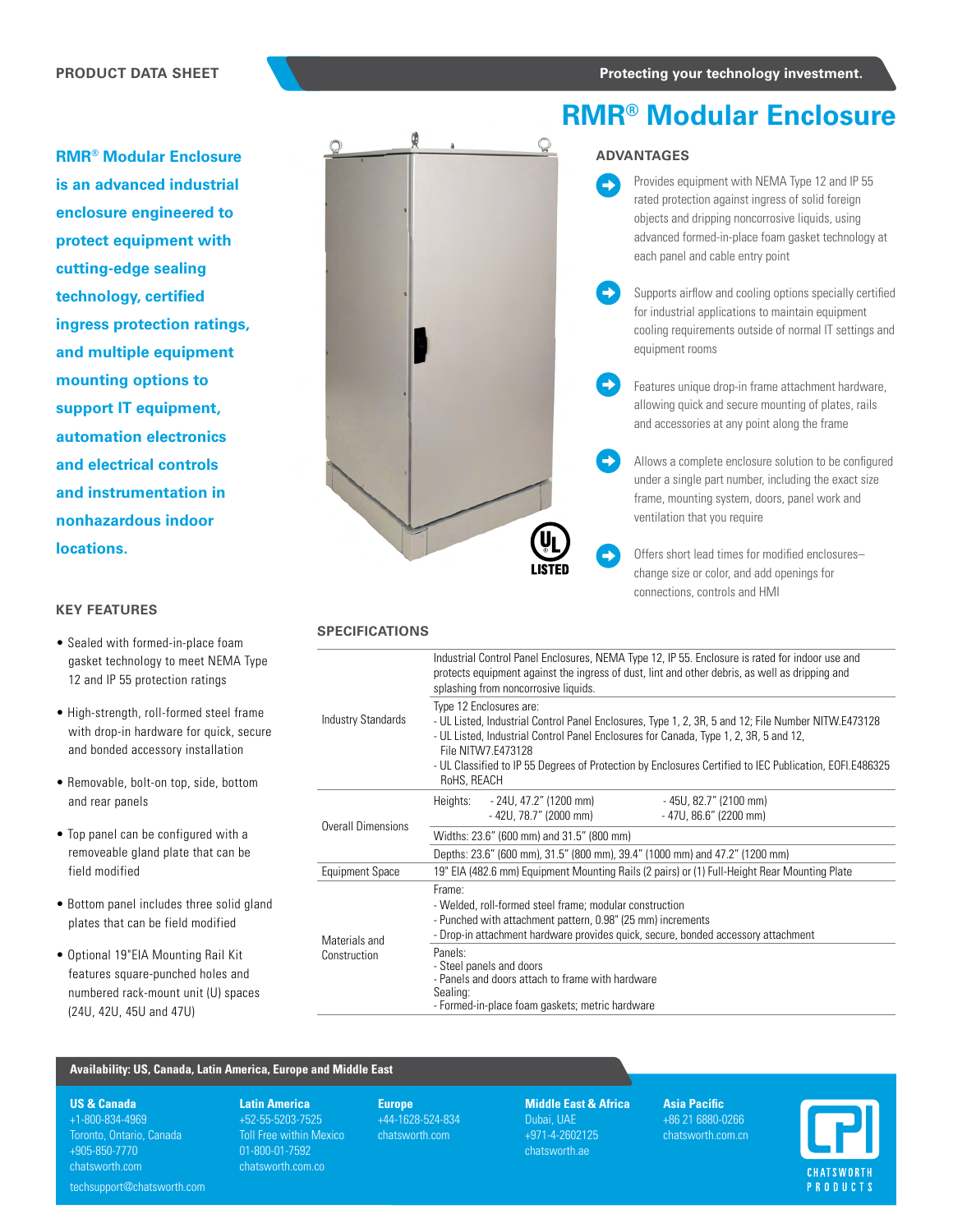# **PRODUCT DATA SHEET**

## **SPECIFICATIONS**

|                     | (1) Modular enclosure frame                                                                              |
|---------------------|----------------------------------------------------------------------------------------------------------|
|                     | (4) Equipment mounting rails or (1) equipment mounting plate                                             |
|                     | (1) Top Panel                                                                                            |
|                     | (2) Side Panels                                                                                          |
| Enclosure Includes  | (1) Front Door                                                                                           |
|                     | (1) Rear Door or Fixed Rear Panel                                                                        |
|                     |                                                                                                          |
|                     | (1) Bottom Panel                                                                                         |
|                     | Optional Filter Fan or Cooling Unit                                                                      |
|                     | - Welded, high-strength roll-formed steel construction                                                   |
|                     | - Punched on all internal surfaces with a 0.98" (25 mm)<br>increment attachment pattern                  |
| Frame               | - Uses drop-in hardware for quick, secure and bonded                                                     |
|                     | accessory installation                                                                                   |
|                     | - Includes (4) lifting eye-bolts                                                                         |
|                     |                                                                                                          |
|                     | Removable, bolt-on panels                                                                                |
| <b>Top Panel</b>    | Optional Filter Fan (see ventilation)                                                                    |
|                     | Optional gland plates                                                                                    |
| <b>Bottom Panel</b> | Removable, bolt-on solid panel or gland panel                                                            |
|                     | Removable, bolt-on panels                                                                                |
| Side Panels         | Optional filter fan or cooling unit (see ventilation)                                                    |
|                     | Baying options when side panels are removed                                                              |
|                     | Removable, reversible, hinged door                                                                       |
|                     | Options:                                                                                                 |
|                     | - Solid metal door                                                                                       |
| Front Door          | - Viewing door                                                                                           |
|                     | - Optional filter fan or cooling unit (see ventilation)                                                  |
|                     | - Choice of Double bit or T-handle latch/lock                                                            |
|                     | - Optional document holder                                                                               |
|                     | Removable, reversible, hinged door                                                                       |
|                     | Hinged on the right side (swings open to right)                                                          |
|                     | Choice of double bit or T-handle latch/lock                                                              |
|                     | Options:                                                                                                 |
| Rear Door           | - Solid metal door                                                                                       |
|                     | - Viewing door                                                                                           |
|                     | - Optional filter fan or cooling unit (see ventilation)<br>- Choice of Double bit or T-handle latch/lock |
|                     | - No door (solid back panel)                                                                             |
|                     | - Optional document holder                                                                               |
|                     | Alternative to rear door                                                                                 |
| Rear Panel          | Removable, bolt-on solid panel                                                                           |
|                     | NEMA Type 12 and IEC 60529, IP 55                                                                        |
|                     |                                                                                                          |
|                     | All Enclosures are:<br>- UL Listed, Industrial Control Panel Enclosures, Type 12,                        |
|                     | File Number NITW E473128                                                                                 |
|                     | - UL Listed, Industrial Control Panel Enclosures for Canada,                                             |
| Certifications/     | Type 12, File NITW7.E473128                                                                              |
| Compliance          | Enclosures without filter fans or air conditioners are:                                                  |
|                     | - UL Classified, Degrees of Protection by Enclosures Certified                                           |
|                     | to IEC Publication, EOFI.E486325                                                                         |
|                     | RoHS, REACH                                                                                              |
|                     | EIA-310-E (when cabinet includes 19" EIA [482.6 mm] wide                                                 |
|                     | rails)                                                                                                   |
|                     | Enclosure panels are welded, ground smooth and finished with                                             |
| Finishes            | powder coat paint                                                                                        |
|                     | Color options: Black or Hammer Gray (RAL 7035)                                                           |
|                     | Additional finish options available upon request                                                         |

| Description                    | Modular enclosure with hinged door(s) specifically rated for<br>NEMA Type 12 and IP 55 protection of IT, automation and<br>control equipment                                                                                                                                                                                                                                                                                                                                                                                                                                                                                                         |
|--------------------------------|------------------------------------------------------------------------------------------------------------------------------------------------------------------------------------------------------------------------------------------------------------------------------------------------------------------------------------------------------------------------------------------------------------------------------------------------------------------------------------------------------------------------------------------------------------------------------------------------------------------------------------------------------|
|                                | All equipment support options are electrically bonded to the<br>frame and painted to match enclosure                                                                                                                                                                                                                                                                                                                                                                                                                                                                                                                                                 |
| <b>Equipment Support</b>       | <b>Full-Height Mounting Plate:</b><br>- Mounts to enclosure frame from side-to-side (across the<br>width)<br>- Adjustable in depth or inset at back of frame<br>- Supports panel-mount equipment<br>- Optional Full-Height Baying Mounting Plate<br>- Optional Half-Height Mounting Plate<br>- Optional Quarter-Height Mounting Plate<br>19" EIA (482.6 mm) Equipment Rails:<br>- 12-24 tapped or square-punched mounting rails, 2 pairs<br>- Adjustable depth; attaches to frame or optional horizontal<br>support slides<br>- Feature 1.75" (44.45 mm) U spacing (vertical), EIA-310-E<br>Universal Hole Spacing<br>- Electrically bonded to frame |
|                                | Inlet/Exhaust Filters for side panels and doors                                                                                                                                                                                                                                                                                                                                                                                                                                                                                                                                                                                                      |
| Ventilation Options            | Filter Fans (for top panel, side panels and doors)                                                                                                                                                                                                                                                                                                                                                                                                                                                                                                                                                                                                   |
|                                | Cooling Units (for side panels and front door)                                                                                                                                                                                                                                                                                                                                                                                                                                                                                                                                                                                                       |
|                                | Doors, side panels and top and bottom panels are bonded to<br>frame and feature grounding studs on all major panels                                                                                                                                                                                                                                                                                                                                                                                                                                                                                                                                  |
| Grounding/Bonding<br>Solutions | Frame bolts provide a two-point connection for service<br>grounding                                                                                                                                                                                                                                                                                                                                                                                                                                                                                                                                                                                  |
|                                | Optional vertical grounding busbars available                                                                                                                                                                                                                                                                                                                                                                                                                                                                                                                                                                                                        |
|                                | Optional top panel with removable gland plate                                                                                                                                                                                                                                                                                                                                                                                                                                                                                                                                                                                                        |
| Cable Entry                    | Optional bottom panel with removable gland plates (3)                                                                                                                                                                                                                                                                                                                                                                                                                                                                                                                                                                                                |
|                                | Optional modified enclosure with custom openings                                                                                                                                                                                                                                                                                                                                                                                                                                                                                                                                                                                                     |
|                                | Cable tie slots included on the 19" EIA (482.6 mm) Equipment<br>Rails                                                                                                                                                                                                                                                                                                                                                                                                                                                                                                                                                                                |
| Cable Management               | - Optional Finger Cable Manager<br>- Optional Ring Cable Manager<br>- Optional Lashing Bracket<br>- Optional Full-Height Dual PDU Bracket<br>- Optional Half-Height Dual PDU Bracket                                                                                                                                                                                                                                                                                                                                                                                                                                                                 |
|                                | Kitting and optional preinstallation with accessory purchase                                                                                                                                                                                                                                                                                                                                                                                                                                                                                                                                                                                         |
|                                | Includes Leveler Kit                                                                                                                                                                                                                                                                                                                                                                                                                                                                                                                                                                                                                                 |
|                                | Includes Shipping/Floor Attachment Brackets                                                                                                                                                                                                                                                                                                                                                                                                                                                                                                                                                                                                          |
| Installation                   | Optional Plinth Base:<br>$-3.9"$ (100 mm)<br>$-7.9''$ (200 mm)                                                                                                                                                                                                                                                                                                                                                                                                                                                                                                                                                                                       |
|                                | <b>Optional Baying Accessory Kit</b>                                                                                                                                                                                                                                                                                                                                                                                                                                                                                                                                                                                                                 |



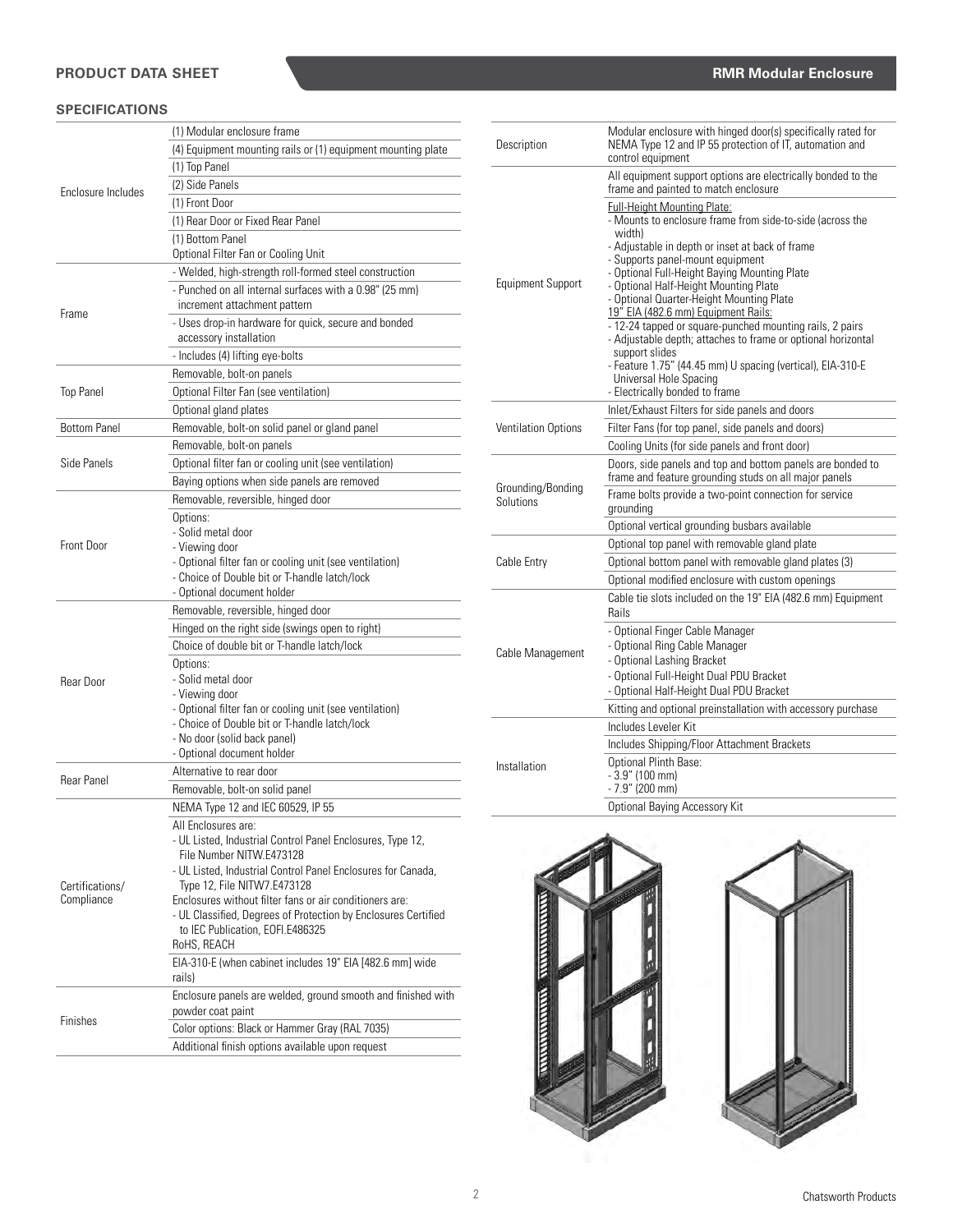## **PRODUCT INFORMATION**

## **NEMA Type 12 and IP 55 Ratings for Nonhazardous Indoor Locations**

Chatsworth Products (CPI) RMR Modular Enclosure provides exceptional material ingress protection for network, communication, automation and control equipment in nonhazardous indoor locations. The RMR Modular Enclosure features a roll-formed, welded steel frame and mild steel panels with robotically applied formed-in-place foam gaskets. These features effectively maintain the enclosure's NEMA Type 12 and IP 55 ratings, which verify that equipment within the enclosure is protected from the intrusion of solid foreign objects such as dirt, dust, lint and fibers, as well as mild, noncorrosive liquid ingress from light dripping and splashing. In addition, the robust design of the RMR Modular Enclosure serves to protect personnel from hazardous moving parts and electrical equipment within the enclosure.

#### **Versatile Equipment Support**

The RMR Modular Enclosure features a welded, roll-formed frame that is punched with attachment points on all interior surfaces to support an array of panel and equipment installations. The frame may be outfitted with a variety of mounting plates or 19" EIA (482.6 mm) wide equipment rails. Mounting plates are available in quarter-, half- and full-height options. Full-height plates attach side-to-side, and face the front of the enclosure. Quarter- and half-height plates may be installed on the equipment frame from front-to-back or side-to-side of the enclosure. Several quarter- and half-height plates may be installed into a single RMR Modular Enclosure at the same time. The versatile design feature allows for the enclosure to be configured for panel mounted equipment, 19" EIA (482.6 mm) wide rail equipment or a combination of both to support network, or automation and control equipment within the enclosure. Additional options are available upon request.

#### **Quality Airflow with Superior Environmental Protection**

The standard RMR Modular Enclosure is available with filtered fan kits or closed-loop cooling units to improve equipment ventilation while maintaining the enclosure's NEMA Type 12 and IP 55 protection ratings. Filtered fan kits mount to the enclosure's side panels, doors and top panel and are available in a range of airflow specifications and operating voltages. A variety of cooling unit options are also available to maintain a specific internal temperature for equipment. Cooling units mount to the enclosure's side panels or front door and are available in a range of capacities.

#### **Doors with Enhanced Security and Convenient Access**

Optional viewing windows on the RMR Modular Enclosure provide visibility without the risk of exposing sensitive equipment through an open door. Choose double bit latches or T handle latches with keyed locks to secure the doors. A convenient, optional document holder provides storage and quick access to device literature, also lowering the amount of time devices are exposed to the environment during routine maintenance. In lieu of a rear door, a gasket-sealed panel configuration is also available, so the enclosure may be placed against walls and other structures.

#### **Trusted Cable Management and Accessory Options**

The RMR Modular Enclosure provides material ingress protection while enabling data center industry best practices for cable support and management. The enclosure's top panel is available solid or with a removable gland plate. The enclosure's bottom panel includes a three-piece removable gland plate. These gland plates can be removed, modified to accept a sealed cable entry grommet or conduit fittings and replaced without interfering with the enclosure's protection ratings.

Route cables vertically within the enclosure using CPI cable management accessories such as lashing brackets, Ring Cable Managers and Finger Cable Managers. These accessories ensure a flexible solution for a variety of networking, communication, automation and control needs.

#### **Modified Enclosures**

CPI offers modified enclosures with short lead times. Additional sizes and colors are available. Specify a variety of openings for cable entry, controls and HMI. Select, kit or have CPI preinstall accessories, all in a manner that maintains NEMA Type 12 and IP 55 protection ratings. Contact CPI Technical Support to request a modified enclosure.

Interested in learning more about our RMR Industrial Enclosures? Call us at 800-834-4969, or email Technical Support at techsupport@[chatsworth.com](http://www.chatsworth.com/products/cabinet-and-enclosure-systems/environmental-enclosures/)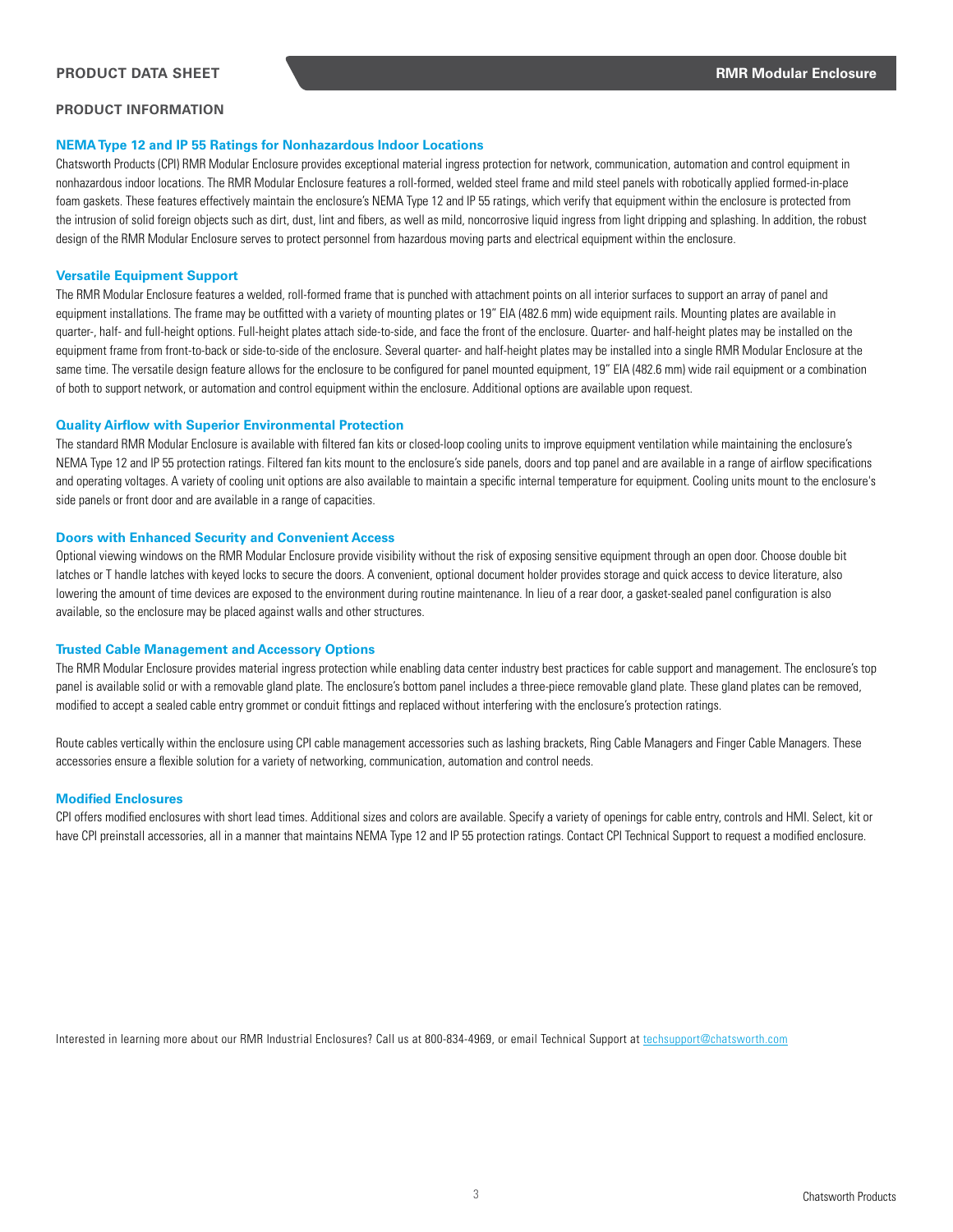**ORDERING INFORMATION - RMR MODULAR ENCLOSURE MATRIX:**





**7** Exhaust Door Assembly with Filter, 7" (177 mm) **8** Exhaust Door Assembly with Filter, 11.5" (291 mm)

*Notes:* 

*- Exhaust Filter Fans and Filters are located on the top half of the door. - When using fans, there should be one intake and one exhaust of the same size. Recommended* 

*configuration is intake filter fan and exhaust filter.*

*- If an Exhaust Door Assembly is selected for the Rear Door, select an Intake Door Assembly for the Front Door with the same size filter or filter fan.*



For the full line of enclosure configurations, use the RMR Product Designer at [www.c](http://chatsworth.com/industrial-enclosures)hatsworth.com/product-designer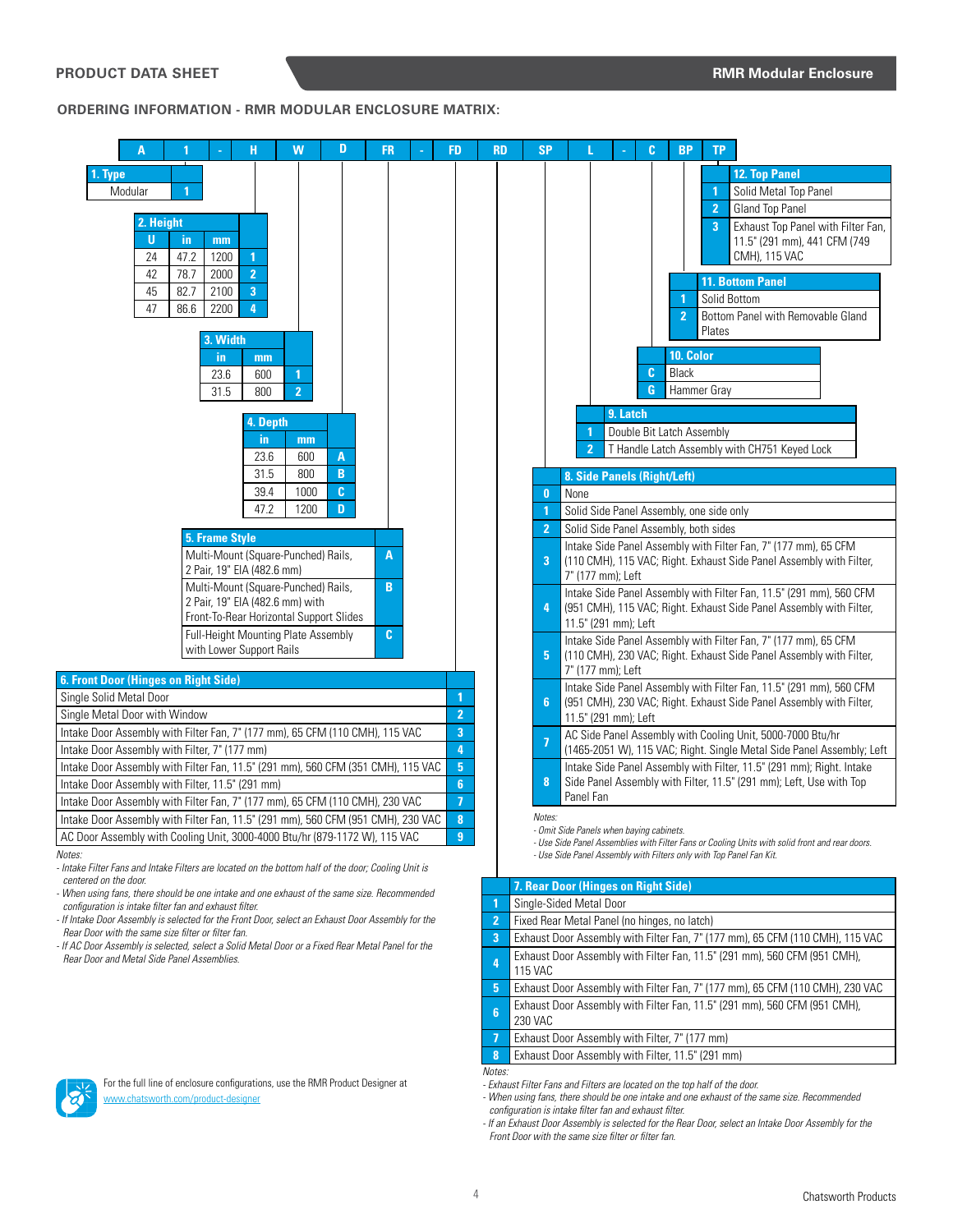## **GENERAL ACCESSORIES**

## **Mounting Plates for RMR Modular Enclosures**

Mounting Plates are used to surface mounting automation and control system electronics and industrial instrumentation.



#### **RMR Modular Enclosure Full-Height Mounting Plate Assembly**

Full-Height Mounting Plates are solid metal panels that are installed in a side-to-side orientation of the enclosure frame. Mounting panels can be adjusted in depth by 1" (25 mm) increments. Full-Height Mounting Plate Assembly with Lower Support Rails can be ordered with the enclosure.

| <b>RMR Modular Enclosure Full-Height Mounting Plate Assembly with Lower Support Rails</b> |            |                                            |                  |                                              |               |                   |
|-------------------------------------------------------------------------------------------|------------|--------------------------------------------|------------------|----------------------------------------------|---------------|-------------------|
| Part Numbers for 23.6"W (600 mm) Enclosure                                                |            |                                            | <b>Enclosure</b> | <b>Plate Size</b>                            |               |                   |
| 23.6(600)                                                                                 | 31.5 (800) | 39.4 (1000)                                | 47.2 (1200)      | <b>Height</b><br>in (mm)                     | <b>Height</b> | <b>Width</b>      |
|                                                                                           |            | <b>Enclosure Depth - in (mm)</b>           |                  |                                              | in (mm)       | in (mm)           |
| 37780-X13                                                                                 | 37780-X25  | 37780-X37                                  | 37780-X49        | 47.2 (1200)                                  | 46.9 (1192)   | 22.9 (582)        |
| 37780-X15                                                                                 | 37780-X27  | 37780-X39                                  | 37780-X51        | 78.7 (2000)                                  | 78.4 (1992)   | 22.9 (582)        |
| 37780-X16                                                                                 | 37780-X28  | 37780-X40                                  | 37780-X52        | 82.7 (2100)                                  | 82.3 (2091)   | 22.9 (582)        |
| 37780-X17                                                                                 | 37780-X29  | 37780-X41                                  | 37780-X53        | 86.6 (2200)                                  | 86.3 (2193)   | 22.9 (582)        |
|                                                                                           |            |                                            |                  |                                              |               |                   |
|                                                                                           |            | Part Numbers for 31.5"W (800 mm) Enclosure |                  |                                              |               | <b>Plate Size</b> |
| 23.6 (600)                                                                                | 31.5 (800) | 39.4 (1000)                                | 47.2 (1200)      | <b>Enclosure</b><br><b>Height</b><br>in (mm) | <b>Height</b> | <b>Width</b>      |
|                                                                                           |            | <b>Enclosure Depth - in (mm)</b>           |                  |                                              | in (mm)       | in (mm)           |
| 37780-X67                                                                                 | 37780-X79  | 37780-X91                                  | 37780-XA4        | 47.2 (1200)                                  | 46.9 (1192)   | 30.8 (783)        |
| 37780-X69                                                                                 | 37780-X81  | 37780-X93                                  | 37780-XA6        | 78.7 (2000)                                  | 78.4 (1992)   | 30.8 (783)        |
| 37780-X70                                                                                 | 37780-X82  | 37780-X94                                  | 37780-XA7        | 82.7 (2100)                                  | 82.3 (2091)   | 30.8 (783)        |

*X=color: C=Black, G=Hammer Gray. Shipping Weights vary by part number: 47 to 107 lb (21.4 to 48.6 kg).*



#### **Bracket Kit for Inset Mount of Full-Height Mounting Plate**

Bracket Kit is an alternate method for mounting the Full-Height Mounting Plate. It positions the plate at the very back of the enclosure in a fixed position inset into the rear opening of the frame.

| <b>Part Number</b> | <b>Shipping Weight</b><br>$Ib$ ( $kq$ ) |
|--------------------|-----------------------------------------|
| 37777-X01          | 6(2.8)                                  |

*X=color: C=Black, G=Hammer Gray.* 



# **LED Light Kit**

The LED Light Kit provides additional lighting inside the enclosure.

- 2 types available: On-off switch or motion sensor
- Voltage: 100 240 V, 50/60 Hz

• NEMA 1-15P power cord *DF0030-000000-001*

| <b>Part Number</b> | <b>Description</b>   | <b>Shipping Weight</b><br>$Ib$ ( $kq$ ) |
|--------------------|----------------------|-----------------------------------------|
| DF0030-000000-001  | On-off Switch        | 0.5(0.2)                                |
| DF0031-000000-001  | <b>Motion Sensor</b> | 0.5(0.2)                                |

*DF0031-000000-001*

毺

#### **RMR Modular Enclosure Full-Height Baying Mounting Plate Assembly**

Full-Height Baying Mounting Plates are installed between two Full-Height Mounting Plates when enclosures are bayed (attached side-by-side). This creates a continuous mounting surface, connecting the two Full-Height Mounting Plates.

| Part<br><b>Number</b> | <b>Enclosure</b><br><b>Height</b><br>in (mm) | <b>Plate Width</b><br>in (mm) | <b>Shipping</b><br><b>Weight</b><br>$Ib$ ( $kg$ ) |
|-----------------------|----------------------------------------------|-------------------------------|---------------------------------------------------|
| 37787-X01             | 47.2 (1200)                                  | 4.1 (104)                     | 11(5.0)                                           |
| 37787-X03             | 78.7 (2000)                                  | 4.1 (104)                     | 15(6.9)                                           |
| 37787-X04             | 82.7(2100)                                   | 4.1 (104)                     | 16(7.3)                                           |
| 37787-X05             | 86.6 (2200)                                  | 4.1 (104)                     | 16(7.3)                                           |

*X=color: C=Black, G=Hammer Gray.* 



#### **Half-Height and Quarter-Height Mounting Plate for RMR Enclosure Systems**

Half-Height Mounting Plates are solid metal panels that can be mounted in multiple orientations–front-to-rear or side-to-side–directly to the uprights of the frame. The 23.6"W (600 mm) plates can also be mounted directly to 19"EIA square punched or threaded rails.

| <b>RMR Modular Enclosure Half-Height Mounting Plate Assembly</b> |                                                                     |             |                  |                          |                          |                         |
|------------------------------------------------------------------|---------------------------------------------------------------------|-------------|------------------|--------------------------|--------------------------|-------------------------|
| <b>Part Number</b><br><b>Enclosure Depth or Width - in (mm)</b>  |                                                                     |             | <b>Enclosure</b> | <b>Plate Size</b>        |                          |                         |
| 23.6 (600)                                                       | 31.5 (800)                                                          | 39.4 (1000) | 47.2 (1200)      | <b>Height</b><br>in (mm) | <b>Height</b><br>in (mm) | <b>Width</b><br>in (mm) |
| 37840-X13                                                        | 37840-X25                                                           | 37840-X37   | 37840-X49        | 47.2 (1200)              | 31.1 (536)               | ¥                       |
| 37840-X15                                                        | 37840-X27                                                           | 37840-X39   | 37840-X51        | 78.7 (2000)              | 78.4 (1992)              | ¥                       |
| 37840-X16                                                        | 37840-X28                                                           | 37840-X40   | 37840-X52        | 82.7 (2100)              | 82.3 (2091)              | $\ast$                  |
| 37840-X17                                                        | 37840-X29                                                           | 37840-X41   | 37840-X53        | 86.6 (2200)              | 86.3 (2193)              | ¥                       |
|                                                                  | <b>RMR Modular Enclosure Quarter-Height Mounting Plate Assembly</b> |             |                  |                          |                          |                         |
| 37842-X14                                                        | 37842-X26                                                           | 37842-X38   | 37842-X50        | 70.9 (1800)              | 16.5 (420)               | ₩                       |
| 37842-X15                                                        | 37842-X27                                                           | 37842-X39   | 37842-X51        | 78.7 (2000)              | 18.5 (470)               | ₩                       |
| 37842-X16                                                        | 37842-X28                                                           | 37842-X40   | 37842-X52        | 82.7 (2100)              | 19.4 (493)               | $\ast$                  |
| 37842-X17                                                        | 37842-X29                                                           | 37842-X41   | 37842-X53        | 86.6 (2200)              | 20.4 (519)               | ¥                       |

*\*Calculate plate size width by subtracting approximately 3.0" (75 mm) from enclosure depth or width; for*  example, the plate size width for a 23.6"W (600 mm) enclosure is approximately 20.6"W (525 mm). *X=Color; C=Black, G=Hammer Gray. \*Shipping weights vary by part number: 18 to 73 lb (8.2 to 33.2 kg).*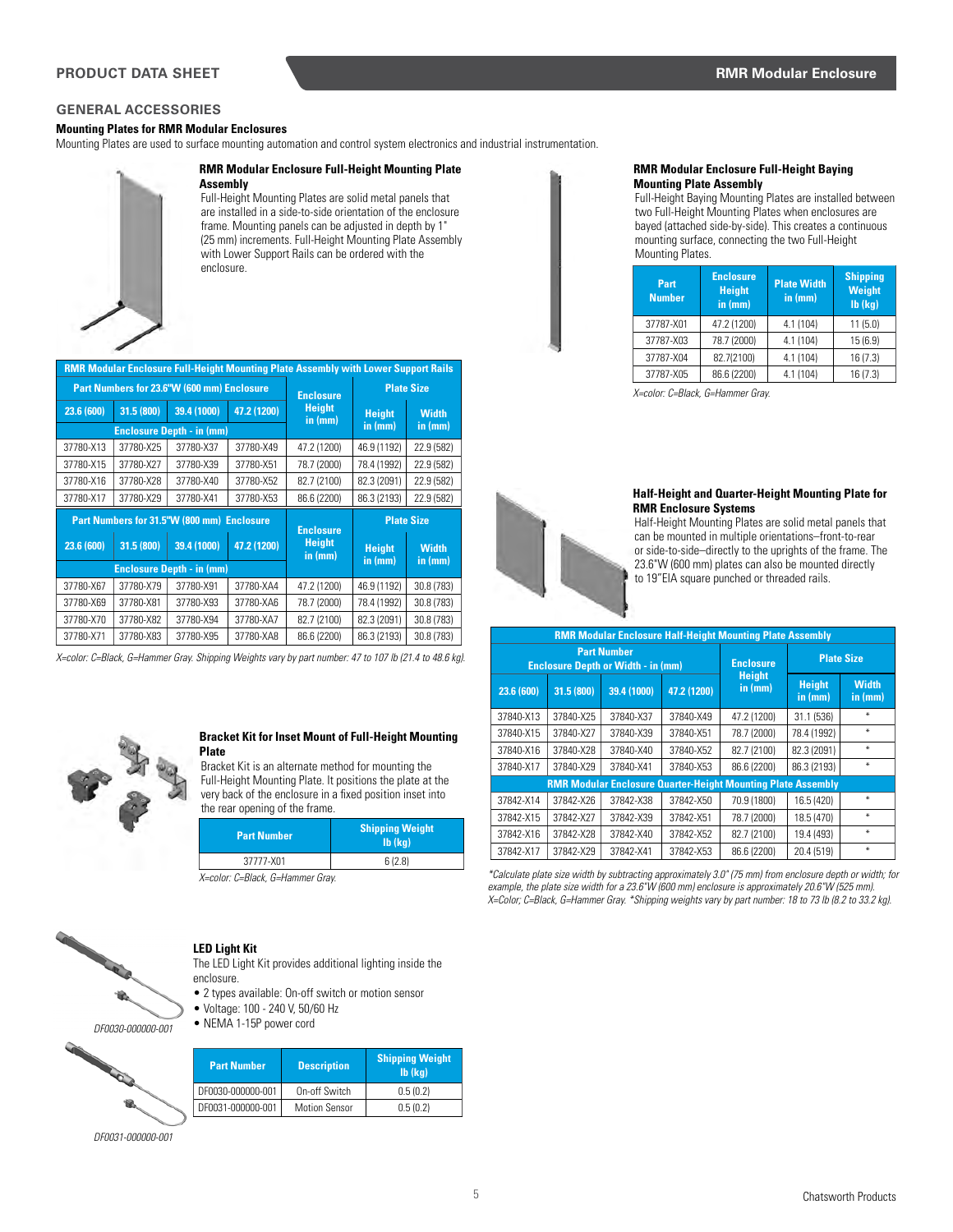## **GENERAL ACCESSORIES (continued)**



#### **Equipment Mounting Rails**

Equipment Mounting Rails attach directly to frame of the enclosure or to optional front-to-rear horizontal support slides, and support 19"EIA (482.6 mm) rack-mount equipment. Equipment Mounting Rails can be ordered with the enclosure.

• Adjustable-depth, support 19" EIA (482.6 mm) rack-mount equipment

• Universal (vertical) hole pattern, 1U are 1.75"H (44.45 mm)

- U are marked and numbered on the mounting rail • 12-24 tapped for screws or multi-mount (square-
- punched) for cage nuts • Electrically bonded to the enclosure frame

• Optional Front-to-Rear Horizontal Slides available (includes six slides)

|            | <b>Multi-Mount (Square Punched) Rails for RMR Modular Enclosure</b> |                          |                                        |                                  |  |
|------------|---------------------------------------------------------------------|--------------------------|----------------------------------------|----------------------------------|--|
|            | <b>Part Number</b><br><b>Enclosure Width - in (mm)</b>              |                          | <b>Rack-Mount</b>                      | <b>Shipping</b><br><b>Weight</b> |  |
| 23.6 (600) | 31.5 (800)                                                          | <b>Height</b><br>in (mm) | Spaces (U)                             | $Ib$ ( $kg$ )                    |  |
| 37771-X01  | 37772-X01                                                           | 47.2 (1200)              | 24                                     | 19(8.7)                          |  |
| 37771-X03  | 37772-X03                                                           | 78.7 (2000)              | 42                                     | 30(13.7)                         |  |
| 37771-X04  | 37772-X04                                                           | 82.7 (2100)              | 45                                     | 31(14.1)                         |  |
| 37771-X05  | 37772-X05)                                                          | 86.6 (2200)              | 47                                     | 33(15.0)                         |  |
|            | <b>Tapped #12-24 Equipment Rails for RMR Modular Enclosure</b>      |                          |                                        |                                  |  |
|            | <b>Part Number</b>                                                  | <b>Enclosure</b>         |                                        | <b>Shipping</b><br><b>Weight</b> |  |
|            | <b>Enclosure Width - in (mm)</b>                                    | <b>Height</b>            | <b>Rack-Mount</b><br><b>Spaces (U)</b> |                                  |  |
| 23.6 (600) | 31.5 (800)                                                          | in (mm)                  |                                        | $Ib$ ( $kq$ )                    |  |
| 37774-X01  | 37775-X01                                                           | 47.2 (1200)              | 24                                     | 20(9.1)                          |  |
| 37774-X03  | 37775-X03                                                           | 78.7 (2000)              | 42                                     | 31(14.1)                         |  |
| 37774-X04  | 37775-X04                                                           | 82.7 (2100)              | 45                                     | 32(14.6)                         |  |
|            |                                                                     |                          |                                        |                                  |  |

*X=color: C=Black, G=Hammer Gray. Shipping weight is for 800 mm wide models.*



#### **RMR Modular Enclosure Plinth Base**

Plinth Base is a structural mounting base that creates a lift, which can be used to service and route cables through the bottom panel of the enclosure.

- 4"H (100 mm) or 8"H (200 mm) lift options
- Features kick plates that surround the base of the enclosure
- Includes: Metal structure and assembly hardware • Material: Steel

| <b>RMR Modular Enclosure Plinth Base</b> |                                    |              |              |                                |  |
|------------------------------------------|------------------------------------|--------------|--------------|--------------------------------|--|
|                                          | <b>Part Number - Plinth Height</b> | <b>Width</b> | <b>Depth</b> | <b>Shipping</b>                |  |
| 4" (100 mm)                              | $8''$ (200 mm)                     | in (mm)      | in (mm)      | <b>Weight</b><br>$Ib$ ( $kg$ ) |  |
| 37830-X03                                | 37830-X21                          | 23.6 (600)   | 23.6 (600)   | 40 (18.2)                      |  |
| 37830-X05                                | 37830-X23                          | 23.6 (600)   | 31.5 (800)   | 44 (20.0)                      |  |
| 37830-X07                                | 37830-X25                          | 23.6 (600)   | 39.4 (1000)  | 48 (21.8)                      |  |
| 37830-X09                                | 37830-X27                          | 23.6 (600)   | 47.2 (1200)  | 52(23.6)                       |  |
| 37830-X12                                | 37830-X30                          | 31.5 (800)   | 23.6 (600)   | 44 (20.0)                      |  |
| 37830-X14                                | 37830-X32                          | 31.5 (800)   | 31.5 (800)   | 48 (21.8)                      |  |
| 37830-X16                                | 37830-X34                          | 31.5 (800)   | 39.4 (1000)  | 52 (23.6)                      |  |
| 37830-X18                                | 37830-X36                          | 31.5 (800)   | 47.2 (1200)  | 56 (25.5)                      |  |

*X=color: C=Black, G=Hammer Gray. Shipping weights are for 8" (200 mm) plinth height.*















37820-X01

## RMR Modular Enclosure Internal Baying Accessory Kit With Seal Includes four corner baying brackets, four flat brackets

and microcellular urethane foam seal to fill gap between enclosures.

## RMR Modular Enclosure Eyebolt Baying Kit

Creates lifting points at front and rear center of two bayed enclosures. Includes two eyebolt baying brackets and installation hardware. Use with a Baying Accessory Kit.

| Part<br><b>Number</b> | <b>Description</b>                                | <b>Shipping</b><br><b>Weight</b><br>$Ib$ ( $kq$ ) |
|-----------------------|---------------------------------------------------|---------------------------------------------------|
| 37820-X01             | Baying Accessory Kit                              | 5(2.3)                                            |
| 37825-X01             | Internal Baying Accessory Kit<br><b>With Seal</b> | 6(2.8)                                            |
| 37823-001             | Eyebolt Baying Kit                                | 7 (3.2)                                           |

*X=color: C=Black, G=Hammer Gray.* 



Front-to-Rear Horizontal Support Slides are used with equipment rails. Includes six slides.

| Part<br><b>Number</b> | <b>Enclosure Depth</b><br>in (mm) | <b>Shipping</b><br><b>Weight</b><br>$Ib$ $(kq)$ |
|-----------------------|-----------------------------------|-------------------------------------------------|
| 37770-X03             | 23.6 (600)                        | 26 (11.8)                                       |
| 37770-X05             | 31.5 (800)                        | 34 (15.5)                                       |
| 37770-X07             | 39.4 (1000)                       | 41 (18.6)                                       |
| 37770-X09             | 47.2 (1200)                       | 49 (22.3)                                       |

*X=color: C=Black, G=Hammer Gray.* 

## **Baying Kits for RMR Enclosure Systems**

Baying Kits attach, or bay, two RMR Modular Enclosures together side-by-side.

- Brackets maintain the space between enclosures to ensure a tight seal
- Enclosures must be the same height and depth
- Side panels are removed or omitted from the both enclosures before the enclosures are bayed

#### RMR Modular Enclosure Baying Accessory Kit

Includes eight external baying brackets, two flat brackets and microcellular urethane foam seal to fill gap between enclosures.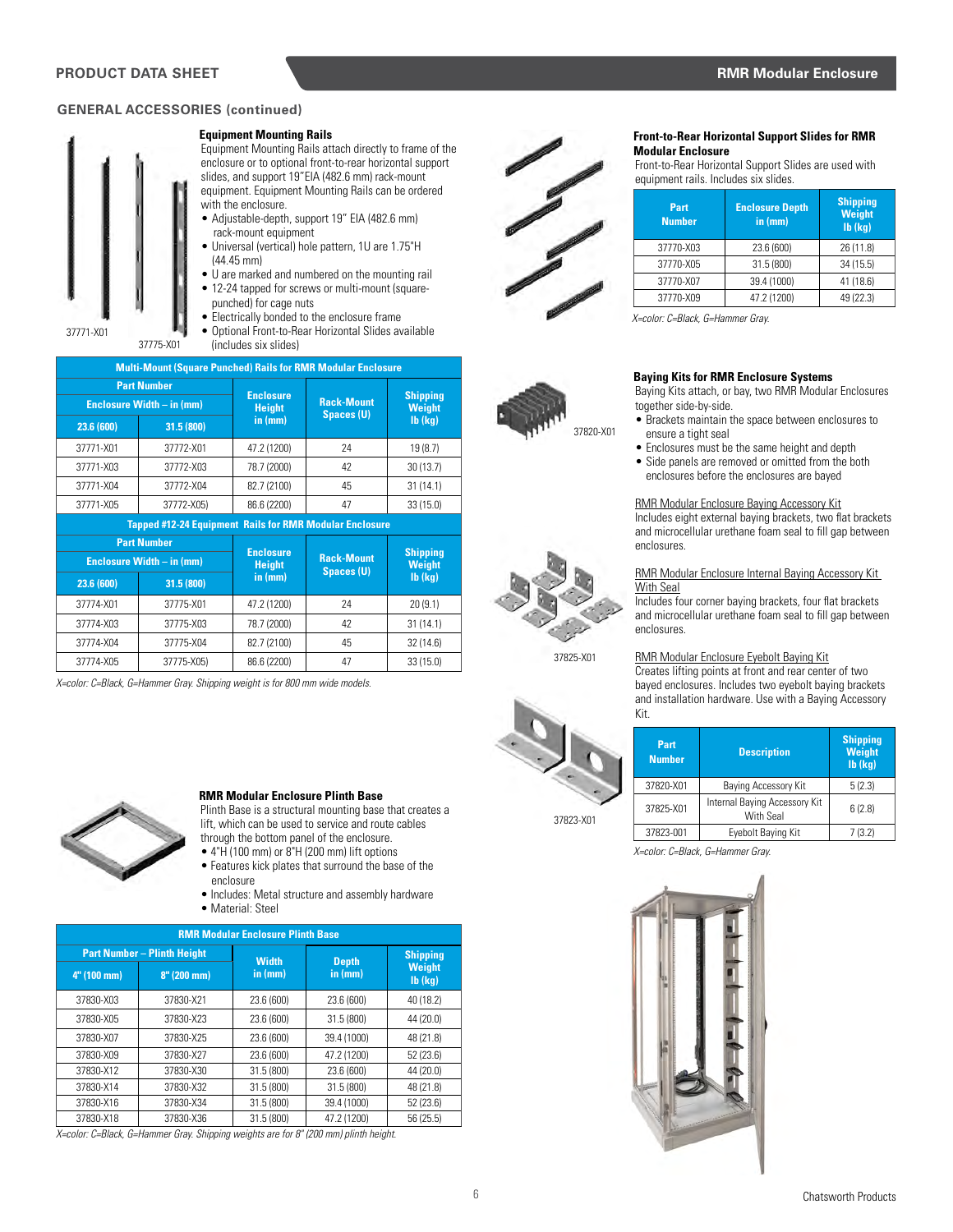## **GENERAL ACCESSORIES: CABLE MANAGEMENT**

#### **Finger Cable Manager**

37850-X01 37860-X01

37865-X01

Finger Cable Manager is a T-shaped cable guide that creates a pathway for cables next to the 19"EIA (482.6 mm) equipment mounting rails and guides cables into each U space. Wider configurations for

31.5"W (800 mm) enclosures also feature a protective cover.

- Attaches to and adjusts with mounting rails
- Passes up to 24 cables per U space through openings on Short Finger Cable Manager
- Hinged cover on wider configurations, 31.5"W (800 mm) enclosures, snaps closed to secure cables
- Includes: Finger Cable Manager, cover (on wider
- managers) and installation hardware

|                                                 | <b>RMR Modular Enclosure Short Finger Cable Manager (for use on 19" EIA Rails)</b> |                                   |                   |                                  |  |
|-------------------------------------------------|------------------------------------------------------------------------------------|-----------------------------------|-------------------|----------------------------------|--|
| <b>Part Number</b><br>Enclosure Width - in (mm) |                                                                                    | <b>Enclosure</b><br><b>Height</b> | <b>Rack-Mount</b> | <b>Shipping</b><br>Weight        |  |
| 23.6 (600)                                      | 31.5 (800                                                                          | in (mm)                           | <b>Spaces (U)</b> | $Ib$ ( $kg$ )                    |  |
| 37850-X01                                       | 37860-X01                                                                          | 47.2 (1200)                       | 24                | 14(6.4)                          |  |
| 37850-X03                                       | 37860-X03                                                                          | 78.7 (2000)                       | 42                | 16(7.3)                          |  |
| 37850-X04                                       | 37860-X04                                                                          | 82.7 (2100)                       | 45                | 21(9.6)                          |  |
| 37850-X05                                       | 37860-X05                                                                          | 86.6 (2200)                       | 47                | 22(10.0)                         |  |
|                                                 | RMR Modular Enclosure Short Finger Cable Manager (for use on 19" EIA Rails and     | <b>Horizontal Support Slides</b>  |                   |                                  |  |
|                                                 | <b>Part Number</b>                                                                 | <b>Enclosure</b>                  |                   |                                  |  |
|                                                 | Enclosure Width - in (mm)                                                          |                                   | <b>Rack-Mount</b> | <b>Shipping</b><br><b>Weight</b> |  |
| 23.6 (600)                                      | 31.5 (800                                                                          | in (mm)                           | <b>Spaces (U)</b> | $Ib$ ( $kg$ )                    |  |
| 37865-X01                                       | 37860-X01                                                                          | 47.2 (1200)                       | 24                | 8(3.7)                           |  |
| 37865-X03                                       | 37860-X03                                                                          | 78.7 (2000)                       | 42                | 10(4,6)                          |  |
| 37865-X04                                       | 37860-X04                                                                          | 82.7 (2100)                       | 45                | 11(5.0)                          |  |
| 37865-X05                                       | 37860-X05                                                                          | 86.6 (2200)                       | 47                | 11(5.0)                          |  |

*X= Color; C=Black, G=Hammer Gray. Shipping weights are for 800 mm wide enclosures. P/N 3780-XXX can be used with Horizontal Support Slides.*



#### **RMR Modular Enclosure Dual PDU Bracket**

Full-Height Dual PDU Mounting Bracket supports two vertical PDUs side-by-side and has multiple slots for CPI Saf-T-Grip® Straps or tie wraps to secure cords to the bracket.

- Attaches to the frame, adjusts in depth independent of the mounting rails
- Dual bracket is 4.8"W (121 mm) and supports two PDUs up to 2.2"W (51 mm) side-by-side
- Includes: Brackets, installation hardware

| <b>RMR Modular Enclosure Full-Height Dual PDU Bracket</b> |                                    |                                                 |  |  |  |
|-----------------------------------------------------------|------------------------------------|-------------------------------------------------|--|--|--|
| Part<br><b>Number</b>                                     | <b>Enclosure Height</b><br>in (mm) | <b>Shipping</b><br><b>Weight</b><br>$Ib$ $(kq)$ |  |  |  |
| 37808-X03                                                 | 78.7 (2000)                        | 12(5.5)                                         |  |  |  |
| 37808-X04                                                 | 82.7 (2100)                        | 13(5.9)                                         |  |  |  |
| 37808-X05                                                 | 86.6 (2200)                        | 13(5.9)                                         |  |  |  |
| <b>RMR Modular Enclosure Half-Height Dual PDU Bracket</b> |                                    |                                                 |  |  |  |
| 37809-X01                                                 | 47.2 (1200)                        | 10(4.6)                                         |  |  |  |

*X=color: C=Black, G=Hammer Gray.* 

## **RMR Modular Enclosure Cable Lashing Bracket**

Cable Lashing Bracket creates a simple, separate vertical pathway for a small bundle of cables and has multiple slots for CPI Saf-T-Grip Straps or tie wraps to secure cables to the bracket.

- Attaches to the frame, adjusts in depth independent of the mounting rails
- Bracket is 1.6"W (41 mm)
- Includes: Brackets, installation hardware; order Saf-T-Grips or cable ties separately

| Part<br><b>Number</b> | <b>Enclosure Depth</b><br>in (mm) | <b>Shipping</b><br><b>Weight</b><br>$Ib$ ( $kg$ ) |
|-----------------------|-----------------------------------|---------------------------------------------------|
| 37800-X01             | 47.2 (1200)                       | 7(3.2)                                            |
| 37800-X03             | 78.7 (2000)                       | 9(4.1)                                            |
| 37800-X04             | 82.7 (2100)                       | 9(4.1)                                            |
| 37800-X05             | 86.6 (2200)                       | 9(4.1)                                            |

*X=color: C=Black, G=Hammer Gray.* 

#### **RMR Modular Enclosure Ring Cable Manager**

Ring Cable Manager is a ring-shaped cable guide that creates a separate vertical pathway for cables, independent of the equipment mounting rails.

- Attaches to the frame, adjusts in depth independent of the mounting rails
- Rings have an opening on the front for easy addition or removal of cables
- Includes: Brackets, rings and installation hardware
- Material: Steel brackets, plastic rings

| <b>Part Number</b><br>Enclosure Width - in (mm) |           | <b>Enclosure</b><br><b>Height</b> | <b>Shipping</b><br><b>Weight</b> |  |
|-------------------------------------------------|-----------|-----------------------------------|----------------------------------|--|
| 23.6 (600)                                      | 31.5 (800 | in (mm)                           | $Ib$ ( $kq$ )                    |  |
| 37801-X01                                       | 37802-X01 | 47.2 (1200)                       | 11(5.0)                          |  |
| 37801-X03                                       | 37802-X03 | 78.7 (2000)                       | 14(6.4)                          |  |
| 37801-X04                                       | 37802-X04 | 82.7 (2100)                       | 14(6.4)                          |  |
| 37801-X05                                       | 37802-X05 | 86.6 (2200)                       | 14 (6.4)                         |  |

*X= Color; C=Black, G=Hammer Gray. Shipping weights are for 800 mm wide.* 





- Attaches to and adjusts with mounting rails
- Brackets have slots for securing cable bundles with Saf-T-Grips or tie wraps

**RMR Modular Enclosure Short Ring Cable Manager** 

- Rings have an opening on the front for easy addition or removal of cables
- Includes: Brackets, rings and installation hardware

| <b>Part Number</b> | <b>Shipping Weight</b><br>$Ib$ $(ka)$ |  |  |
|--------------------|---------------------------------------|--|--|
| 37803-X01          | 10(4.6)                               |  |  |

*X=color: C=Black, G=Hammer Gray.*